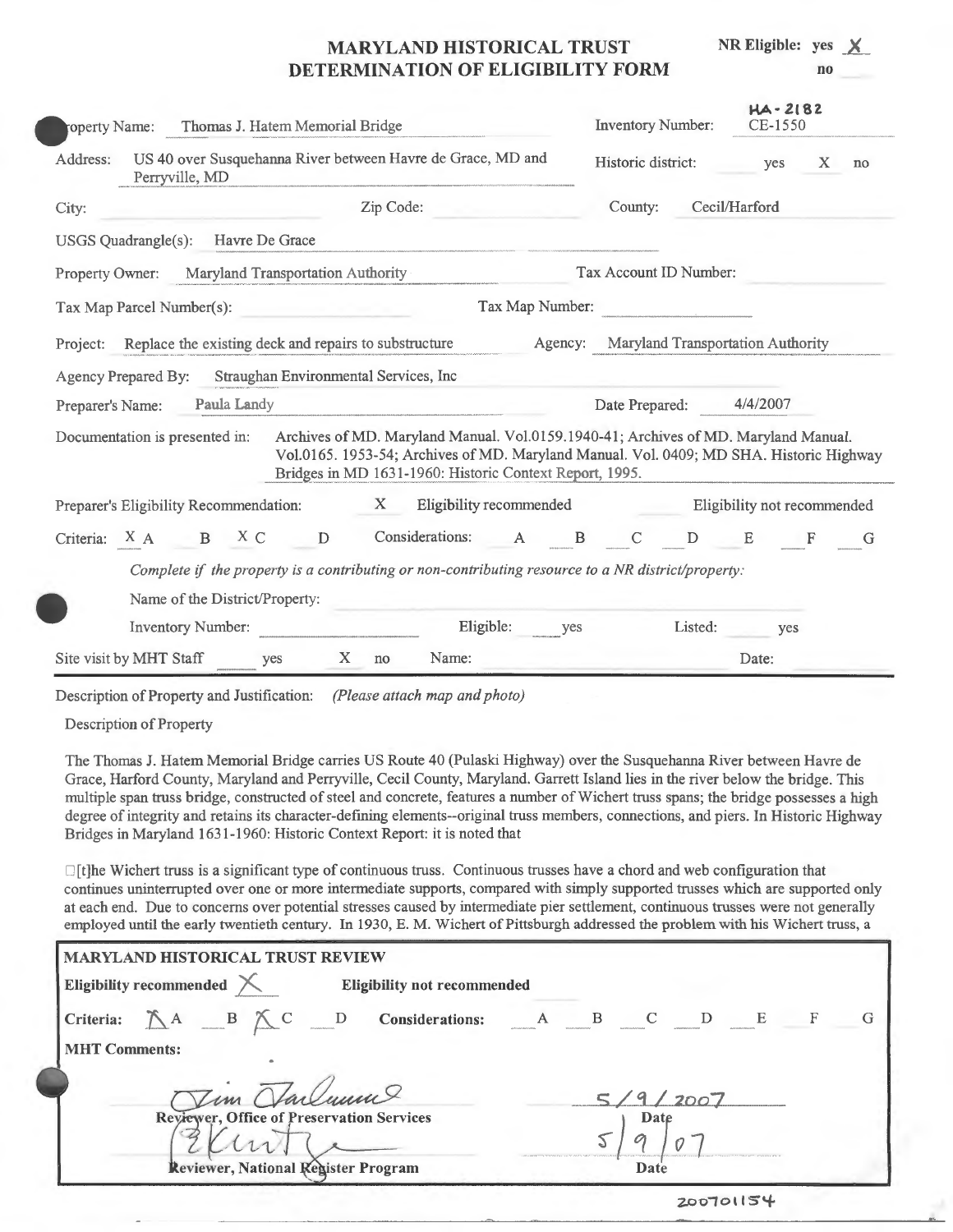#### Page 2

ontinuous truss in which hinged quadrilateral sections were included over the intermediate piers. Wichert's first major truss ridge constructed to this design was the 1937 Homestead High Level Bridge over the Monongahela River at Pittsburgh. (Maryland State Highway Administration. July 1995)

The Maryland State Roads Commission chose the Wichert truss design for several long-span bridges from 1937-1940.

The J. E. Greiner Company designed and performed engineering support for construction of the bridge. From the west (Havre de Grace), Spans 1-9 are simply supported steel girder spans. Spans 10-15 are characterized as continuous Wichert girder spans. Spans 16-18 exemplify continuous Wichert deck truss spans. Spans 19-21 are comprised of Wichert main through truss spans. Over Garrett Island, Spans 22-35 are continuous Wickert girder spans. Over the river's eastern channel, Spans 36-38 are characterized as Wichert main through truss spans, followed by Spans 39-42, continuous Wichert deck truss spans. Spans 43-47 are continuous Wichert girder spans. To the opposite shore, Spans 48-53, are simply supported steel beam spans.

Its superstructure, at its highest point, soars 177 feet above the Susquehanna River. The concrete piers, some of which extend as much as 117 feet below the surface, support the structure. The bridge's span (abutment to abutment) of 7,613 feet (1.44 miles) includes approximately 2, 169 feet over the western channel of the Susquehanna River; 1,509 feet over Garrett Island; and 1,646 feet over the eastern channel. The western approach is 1,039 feet and the eastern approach is 1,248 feet. Between curbs, the road's width is 46 feet and it accommodates four lanes of traffic. The bridge was designed as part of a planned highway for national defense. The first vehicles crossed the bridge on August 28, 1940.

As of early 2007, the bridge is in continuous use; however, the Maryland Transportation Authority is designing needed repairs to the deck and substructure.

### Eligibility Determination

Based on Criterion A and Criterion C, we believe the Thomas J. Hatem Bridge is eligible for the National Register of Historic Places.

### Criterion A:

For more than 200 years, ferry boats crossed the Susquehanna River between Havre de Grace, Harford County, Maryland and Perryville, Cecil County, Maryland. Subsequently, several railroad bridges were constructed. A vehicular toll bridge was constructed in 1910 (actually converted from a former railroad bridge). It was privately owned and operated between 1910 and 1923 when the State Roads Commission (the forerunner of the Maryland Transportation Authority) acquired it. Locally, this original toll bridge was known as the Gold Mine Bridge, in reference to the revenue it generated for its owners. It was extremely narrow for vehicles. With just 13 feet of road width, trucks crept past one another; even so, there were numerous accidents. In 1926, in an effort to resolve the problem, the State Roads Commission constructed a deck over the existing bridge, each level accommodating one-way traffic. Although this solution was considered to be one of the most ingenious bridge engineering feats of the time, new problems arose, as the vertical clearance between the decks, just 12.5 feet, was inadequate. The need for a newer, more modem structure to accommodate the larger commercial vehicles and loads of the times was obvious by the mid-1930s.

Concurrently, in 1937, the Maryland General Assembly authorized the State Roads Commission to formulate a comprehensive plan for the construction of bridges and tunnels across major water bodies in Maryland. John E. Greiner's firm drafted the report, Maryland's Primary Bridge Program. This comprehensive plan for bridges over Maryland's important waterways was developed after years of study and planning. "The necessity for constructing adequate bridges in Maryland, has a national significance, as

| <b>MARYLAND HISTORICAL TRUST REVIEW</b> |  |                                    |                                            |   |   |      |   |   |   |
|-----------------------------------------|--|------------------------------------|--------------------------------------------|---|---|------|---|---|---|
| <b>Eligibility recommended</b>          |  | <b>Eligibility not recommended</b> |                                            |   |   |      |   |   |   |
| Criteria:                               |  | D                                  | <b>Considerations:</b>                     | А | B |      | D | E | G |
| <b>MHT Comments:</b>                    |  |                                    | Reviewer, Office of Preservation Services  |   |   | Date |   |   |   |
|                                         |  |                                    | <b>Reviewer, National Register Program</b> |   |   | Date |   |   |   |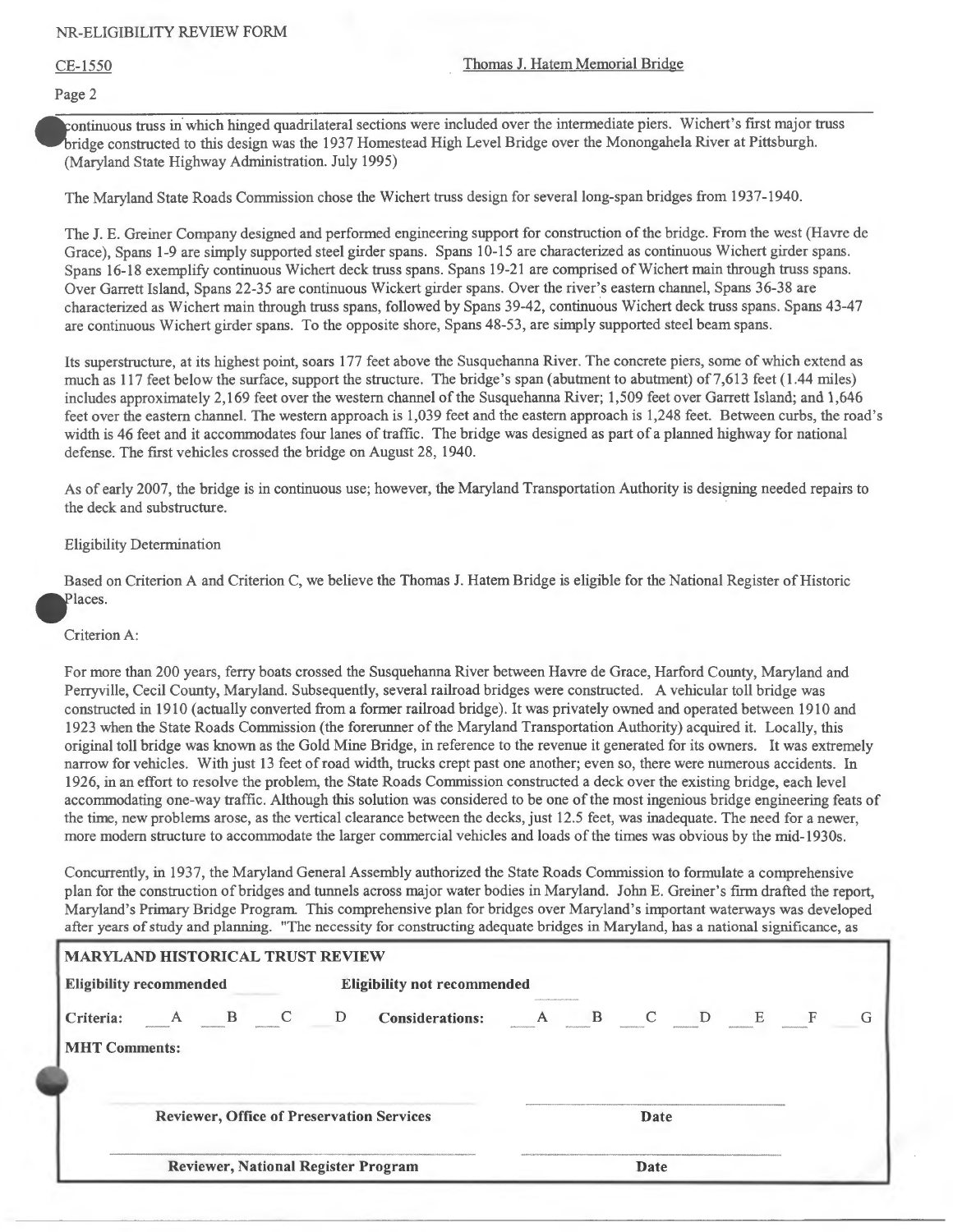### CE-1550 Thomas J. Hatem Memorial Bridge

Page 3

well as being vital to the State... for those bridges included in the original program... are a necessity to the National Defense."(Maryland Manual. Vol.0159. p.87.)

The following year, 1938, the US Congress (by virtue of its regulatory powers over navigable waterways) ratified the program and provided for the construction of a bridge across the Susquehanna River, parallel to the double-decker bridge. Construction of the Susquehanna River Bridge began on December 5, 1938 and was completed in 1940. The cost of the bridge was approximately 4.5 million.

In 1986, it was later renamed the Thomas J. Hatem Memorial Bridge after a Harford County public servant.

Criterion C:

John E. Greiner and the company he founded in 1908 "matched the best in America, in large part due to its founder's wellestablished reputation within bridge design circles." J. E. Greiner Company's "growth closely paralleled the expansion of America's surface transportation network, in particular the interstate highway system." (Weingardt, 2005). In February 1937, coinciding with the 25th anniversary of the founding of the Johns Hopkins' School of Engineering, John E. Greiner was recognized as one of the nation's outstanding engineers and awarded an honorary doctor of engineering degree for his innovative work in conjunction with the "practices, methods and standards of bridge building." (www.jhu.edu/~gazette 2007/19feb07 19comm.html)

In May, 1941, shortly after the opening of the Susquehanna River Bridge, the American Institute of Steel Construction, Inc. awarded the J.E. Greiner Company "First Place in Class A Structures, this bridge being recognized as the most beautiful steel bridge to be constructed in America during 1940." (Maryland Manual.Vol. 0159. p. 89). The bridge employs the "relatively new Wichert Truss which needs less steel and spreads to take up extra stress when its piers settle in soft river bottoms. It was built at a cost of 4,085,000 by Baltimore's J.E. Greiner Co., winners of an honorable mention last year."(www.time.com/time/magazine/article/0,9171,790117,00.html

he J.E. Greiner Company is associated with numerous designs and supervision of major construction projects in Maryland and throughout the country. Notable examples include: Hanover Street Bridge, now the Viet Nam Veteran's Memorial Bridge, (1916); the magnificent Governor Harry W. Nice Memorial Bridge (1940); the first span of the Chesapeake Bay Bridge Bay Bridge, renamed in 1976, William Preston Lane, Jr. Memorial Bridge (1952), followed by the second span (1973).

|                      | <b>Eligibility recommended</b> |               | <b>Eligibility not recommended</b> |                                                  |  |              |              |   |   |   |  |
|----------------------|--------------------------------|---------------|------------------------------------|--------------------------------------------------|--|--------------|--------------|---|---|---|--|
| Criteria:            | B                              | $\mathcal{C}$ | D                                  | <b>Considerations:</b>                           |  | $\mathbf{B}$ | $\mathbf{C}$ | D | E | F |  |
| <b>MHT Comments:</b> |                                |               |                                    |                                                  |  |              |              |   |   |   |  |
|                      |                                |               |                                    |                                                  |  |              |              |   |   |   |  |
|                      |                                |               |                                    |                                                  |  |              |              |   |   |   |  |
|                      |                                |               |                                    | <b>Reviewer, Office of Preservation Services</b> |  |              | Date         |   |   |   |  |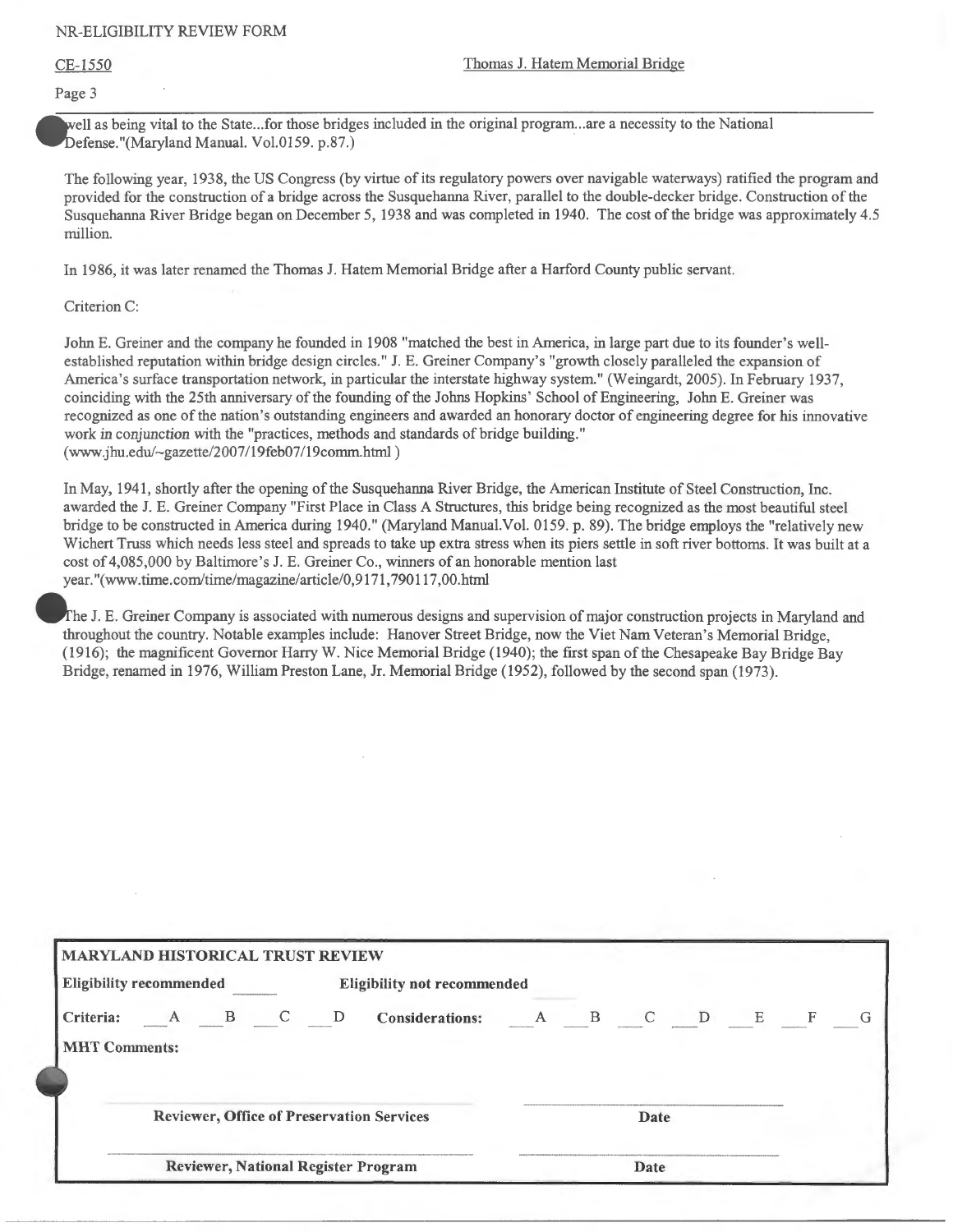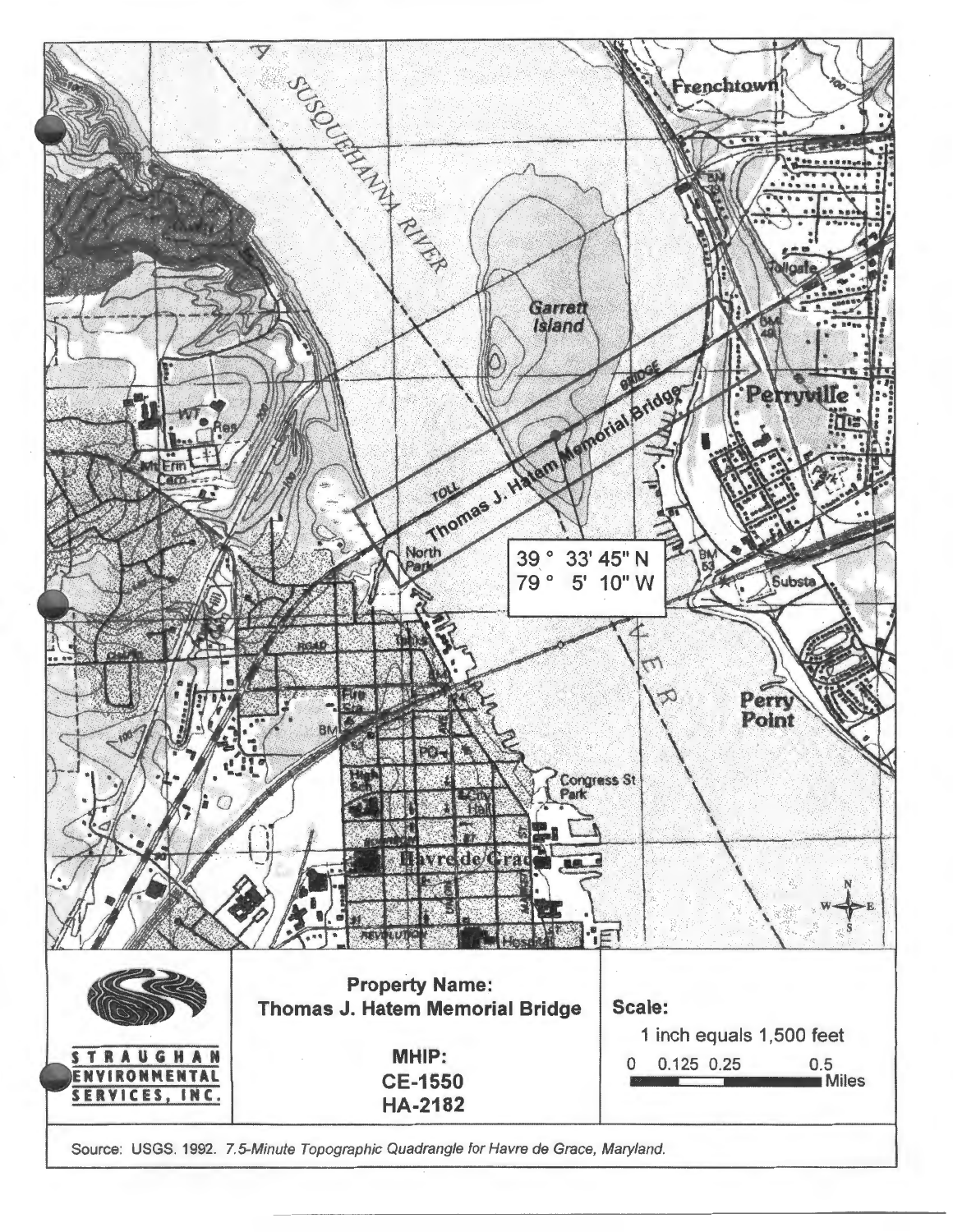

4/4/2007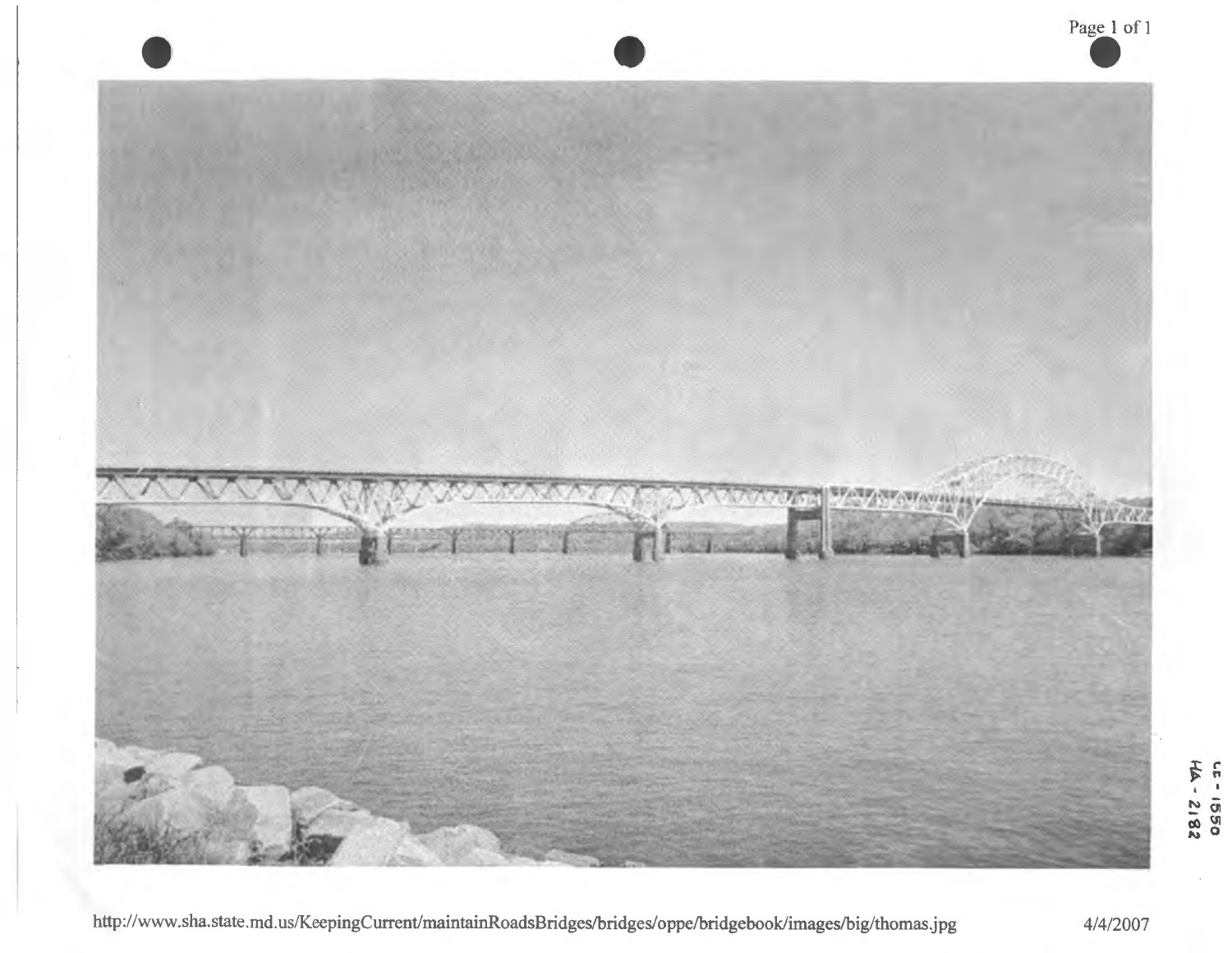#### **MARYLAND HISTORICAL TRUST DETERMINATION OF ELIGIBILITY FORM NR Eligible:** yes **X no**

|                                                                                                                                                                                                                                                                                                                                                                                                                                                                                                                                                                                                                                                                                                                                                                                                                                                                                                                                                                       |                                                                                                                                      |  |     |   |                        |                                   |     | Inventory Number:  | $HA - 2182$<br>CE-1550 |                             |   |    |
|-----------------------------------------------------------------------------------------------------------------------------------------------------------------------------------------------------------------------------------------------------------------------------------------------------------------------------------------------------------------------------------------------------------------------------------------------------------------------------------------------------------------------------------------------------------------------------------------------------------------------------------------------------------------------------------------------------------------------------------------------------------------------------------------------------------------------------------------------------------------------------------------------------------------------------------------------------------------------|--------------------------------------------------------------------------------------------------------------------------------------|--|-----|---|------------------------|-----------------------------------|-----|--------------------|------------------------|-----------------------------|---|----|
| Address:                                                                                                                                                                                                                                                                                                                                                                                                                                                                                                                                                                                                                                                                                                                                                                                                                                                                                                                                                              |                                                                                                                                      |  |     |   |                        |                                   |     | Historic district: |                        | yes                         | Х | no |
| City:                                                                                                                                                                                                                                                                                                                                                                                                                                                                                                                                                                                                                                                                                                                                                                                                                                                                                                                                                                 |                                                                                                                                      |  |     |   |                        |                                   |     | County:            |                        | Cecil/Harford               |   |    |
|                                                                                                                                                                                                                                                                                                                                                                                                                                                                                                                                                                                                                                                                                                                                                                                                                                                                                                                                                                       |                                                                                                                                      |  |     |   |                        |                                   |     |                    |                        |                             |   |    |
|                                                                                                                                                                                                                                                                                                                                                                                                                                                                                                                                                                                                                                                                                                                                                                                                                                                                                                                                                                       | Maryland Transportation Authority<br>Replace the existing deck and repairs to substructure<br>Straughan Environmental Services, Inc. |  |     |   | Tax Account ID Number: |                                   |     |                    |                        |                             |   |    |
| Thomas J. Hatem Memorial Bridge<br>"operty Name:<br>US 40 over Susquehanna River between Havre de Grace, MD and<br>Perryville, MD<br>Zip Code:<br>Havre De Grace<br>USGS Quadrangle(s):<br>Property Owner:<br>Tax Map Number:<br>Tax Map Parcel Number(s):<br>Agency:<br>Project:<br>Agency Prepared By:<br>Paula Landy<br>Preparer's Name:<br>Archives of MD. Maryland Manual. Vol.0159.1940-41; Archives of MD. Maryland Manual.<br>Documentation is presented in:<br>Vol.0165. 1953-54; Archives of MD. Maryland Manual. Vol. 0409; MD SHA. Historic Highway<br>Bridges in MD 1631-1960: Historic Context Report, 1995.<br>X<br>Eligibility recommended<br>Preparer's Eligibility Recommendation:<br>Considerations:<br>$\mathcal{C}$<br>$X \subset$<br>$\mathbf{B}$<br>Criteria: X A<br>$\mathbf{B}$<br>D<br>$\mathbf{A}$<br>Complete if the property is a contributing or non-contributing resource to a NR district/property:<br>Name of the District/Property: |                                                                                                                                      |  |     |   |                        |                                   |     |                    |                        |                             |   |    |
|                                                                                                                                                                                                                                                                                                                                                                                                                                                                                                                                                                                                                                                                                                                                                                                                                                                                                                                                                                       |                                                                                                                                      |  |     |   |                        | Maryland Transportation Authority |     |                    |                        |                             |   |    |
|                                                                                                                                                                                                                                                                                                                                                                                                                                                                                                                                                                                                                                                                                                                                                                                                                                                                                                                                                                       |                                                                                                                                      |  |     |   |                        |                                   |     |                    |                        |                             |   |    |
|                                                                                                                                                                                                                                                                                                                                                                                                                                                                                                                                                                                                                                                                                                                                                                                                                                                                                                                                                                       |                                                                                                                                      |  |     |   |                        |                                   |     | Date Prepared:     |                        | 4/4/2007                    |   |    |
|                                                                                                                                                                                                                                                                                                                                                                                                                                                                                                                                                                                                                                                                                                                                                                                                                                                                                                                                                                       |                                                                                                                                      |  |     |   |                        |                                   |     |                    |                        |                             |   |    |
|                                                                                                                                                                                                                                                                                                                                                                                                                                                                                                                                                                                                                                                                                                                                                                                                                                                                                                                                                                       |                                                                                                                                      |  |     |   |                        |                                   |     |                    |                        | Eligibility not recommended |   |    |
|                                                                                                                                                                                                                                                                                                                                                                                                                                                                                                                                                                                                                                                                                                                                                                                                                                                                                                                                                                       |                                                                                                                                      |  |     |   |                        |                                   |     |                    | D                      | E                           | F | G  |
|                                                                                                                                                                                                                                                                                                                                                                                                                                                                                                                                                                                                                                                                                                                                                                                                                                                                                                                                                                       |                                                                                                                                      |  |     |   |                        |                                   |     |                    |                        |                             |   |    |
|                                                                                                                                                                                                                                                                                                                                                                                                                                                                                                                                                                                                                                                                                                                                                                                                                                                                                                                                                                       |                                                                                                                                      |  |     |   |                        |                                   |     |                    |                        |                             |   |    |
|                                                                                                                                                                                                                                                                                                                                                                                                                                                                                                                                                                                                                                                                                                                                                                                                                                                                                                                                                                       | Inventory Number:                                                                                                                    |  |     |   |                        | Eligible:                         | yes |                    | Listed:                | yes                         |   |    |
| Site visit by MHT Staff                                                                                                                                                                                                                                                                                                                                                                                                                                                                                                                                                                                                                                                                                                                                                                                                                                                                                                                                               |                                                                                                                                      |  | yes | Χ | no                     | Name:                             |     |                    |                        | Date:                       |   |    |

Description of Property and Justification: *(Please attach map and photo)* 

Description of Property

The Thomas J. Hatem Memorial Bridge carries US Route 40 (Pulaski Highway) over the Susquehanna River between Havre de Grace, Harford County, Maryland and Perryville, Cecil County, Maryland. Garrett Island lies in the river below the bridge. This multiple span truss bridge, constructed of steel and concrete, features a number of Wichert truss spans; the bridge possesses a high degree of integrity and retains its character-defining elements--original truss members, connections, and piers. In Historic Highway Bridges in Maryland 1631-1960: Historic Context Report: it is noted that

[t]he Wichert truss is a significant type of continuous truss. Continuous trusses have a chord and web configuration that continues uninterrupted over one or more intermediate supports, compared with simply supported trusses which are supported only at each end. Due to concerns over potential stresses caused by intermediate pier settlement, continuous trusses were not generally employed until the early twentieth century. In 1930, E. M. Wichert of Pittsburgh addressed the problem with his Wichert truss, a

| <b>MARYLAND HISTORICAL TRUST</b> |  |                                                     |                                                                 |  |                          |          |  |  |
|----------------------------------|--|-----------------------------------------------------|-----------------------------------------------------------------|--|--------------------------|----------|--|--|
| Eligibility recommended $\times$ |  |                                                     | <b>Eligibility not recommended</b>                              |  |                          |          |  |  |
|                                  |  |                                                     | Criteria: <b>K</b> A B <b>K</b> C D Considerations: A B C D E F |  |                          |          |  |  |
| <b>MHT Comments:</b>             |  |                                                     |                                                                 |  |                          |          |  |  |
|                                  |  | Jim Tanlunne<br>Reviewer, National Register Program | Reviewer, Office of Preservation Services                       |  | 5/9/2007<br>Date<br>Date |          |  |  |
|                                  |  |                                                     |                                                                 |  |                          | -------- |  |  |

**z.00101 IS'{-**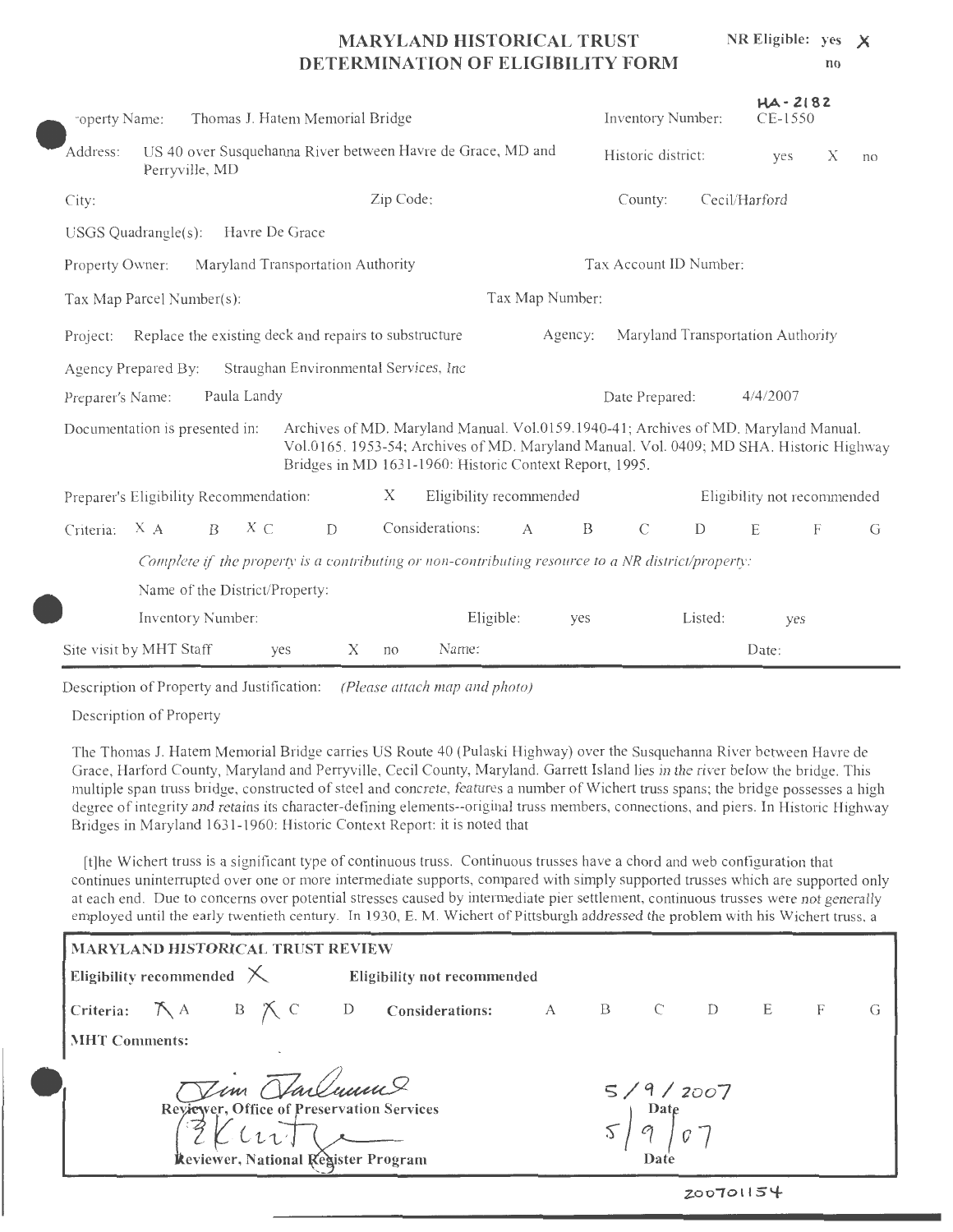Page 2

-::ontinuous truss in which hinged quadrilateral sections were included over the intermediate piers. Wichert's first major truss bridge constructed to this design was the 1937 Homestead High Level Bridge over the Monongahela River at Pittsburgh. (Maryland State Highway Administration. July 1995)

The Maryland State Roads Commission chose the Wichert truss design for several long-span bridges from 1937-1940.

The J. E. Greiner Company designed and performed engineering support for construction of the bridge. From the west (Havre de Grace), Spans 1-9 are simply supported steel girder spans. Spans 10-15 are characterized as continuous Wichert girder spans. Spans 16-18 exemplify continuous Wichert deck truss spans. Spans 19-21 are comprised of Wichert main through truss spans. Over Garrett Island, Spans 22-35 are continuous Wickert girder spans. Over the river's eastern channel, Spans 36-38 are characterized as Wichert main through truss spans, followed by Spans 39-42, continuous Wichert deck truss spans. Spans 43-47 are continuous Wichert girder spans. To the opposite shore, Spans 48-53 , are simply supported steel beam spans.

Its superstructure, at its highest point, soars 177 feet above the Susquehanna River. The concrete piers, some of which extend as much as  $117$  feet below the surface, support the structure. The bridge's span (abutment to abutment) of 7,613 feet (1.44 miles) includes approximately 2, 169 feet over the western channel of the Susquehanna River; 1,509 feet over Garrett Island; and 1,646 feet over the eastern channel. The western approach is 1,039 feet and the eastern approach is 1,248 feet. Between curbs, the road's width is 46 feet and it accommodates four lanes of traffic. The bridge was designed as part of a planned highway for national defense. The first vehicles crossed the bridge on August 28, 1940.

As of early 2007, the bridge is in continuous use; however, the Maryland Transportation Authority is designing needed repairs to the deck and substructure.

## Eligibility Determination

Based on Criterion A and Criterion C, we believe the Thomas J. Hatem Bridge is eligible for the National Register of Historic Places.

### Criterion A:

For more than 200 years, ferry boats crossed the Susquehanna River between Havre de Grace, Harford County, Maryland and Perryville, Cecil County, Maryland. Subsequently, several railroad bridges were constructed. A vehicular toll bridge was constructed in 1910 (actually converted from a former railroad bridge). It was privately owned and operated between 1910 and 1923 when the State Roads Commission (the forerunner of the Maryland Transportation Authority) acquired it. Locally, this original toll bridge was known as the Gold Mine Bridge, in reference to the revenue it generated for its owners. It was extremely narrow for vehicles. With just 13 feet of road width, trucks crept past one another; even so, there were numerous accidents. In 1926, in an effort to resolve the problem, the State Roads Commission constructed a deck over the existing bridge, each level accommodating one-way traffic. Although this solution was considered to be one of the most ingenious bridge engineering feats of the time, new problems arose, as the vertical clearance between the decks, just 12.5 feet, was inadequate. The need for a newer, more modern structure to accommodate the larger commercial vehicles and loads of the times was obvious by the mid-1930s.

Concurrently, in 1937, the Maryland General Assembly authorized the State Roads Commission to formulate a comprehensive plan for the construction of bridges and tunnels across major water bodies in Maryland. John E. Greiner's firm drafted the report, Maryland's Primary Bridge Program. This comprehensive plan for bridges over Maryland's important waterways was developed after years of study and planning. "The necessity for constructing adequate bridges in Maryland, has a national significance, as

| MARYLAND HISTORICAL TRUST REVIEW |   |   |  |                             |                                                  |   |   |                |    |              |   |   |  |
|----------------------------------|---|---|--|-----------------------------|--------------------------------------------------|---|---|----------------|----|--------------|---|---|--|
| <b>Eligibility recommended</b>   |   |   |  | Eligibility not recommended |                                                  |   |   |                |    |              |   |   |  |
| Criteria:                        | A | B |  | D.                          | Considerations:                                  | A | B | $\overline{C}$ | D. | $\mathbf{E}$ | F | G |  |
| <b>MHT Comments:</b>             |   |   |  |                             |                                                  |   |   |                |    |              |   |   |  |
|                                  |   |   |  |                             |                                                  |   |   |                |    |              |   |   |  |
|                                  |   |   |  |                             | <b>Reviewer, Office of Preservation Services</b> |   |   | Date           |    |              |   |   |  |
|                                  |   |   |  |                             | Reviewer, National Register Program              |   |   | Date           |    |              |   |   |  |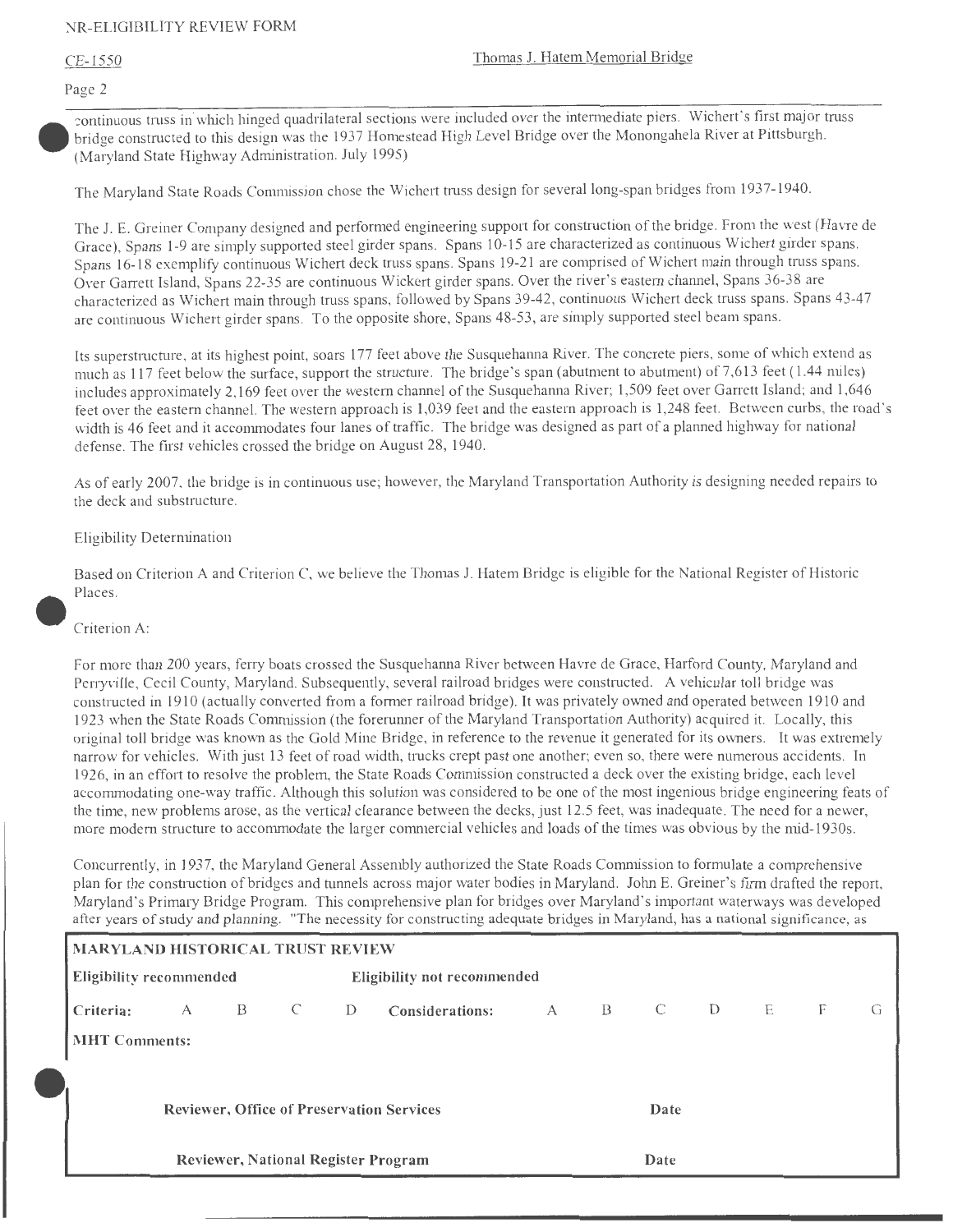#### Page 3

well as being vital to the State ... for those bridges included in the original program. .. are a necessity to the National Defense."(Maryland Manual. Vol.0159 . p.87.)

The following year, 1938, the US Congress (by virtue of its regulatory powers over navigable waterways) ratified the program and provided for the construction of a bridge across the Susquehanna River, parallel to the double-decker bridge. Construction of the Susquehanna River Bridge began on December 5, 1938 and was completed in 1940. The cost of the bridge was approximately 4.5 million.

In 1986, it was later renamed the Thomas J. Hatem Memorial Bridge after a Harford County public servant.

Criterion C:

John E. Greiner and the company he founded in 1908 "matched the best in America, in large part due to its founder's wellestablished reputation within bridge design circles." J. E. Greiner Company's "growth closely paralleled the expansion of America's surface transportation network, in particular the interstate highway system." (Weingardt, 2005). In February 1937, coinciding with the 25th anniversary of the founding of the Johns Hopkins' School of Engineering, John E. Greiner was recognized as one of the nation's outstanding engineers and awarded an honorary doctor of engineering degree for his innovative work in conjunction with the "practices, methods and standards of bridge building." (www.jhu.edu/-gazette/2007/ l 9feb07/ 19comm.html )

In May, 1941, shortly after the opening of the Susquehanna River Bridge, the American Institute of Steel Construction, Inc. awarded the **J.** E. Greiner Company "First Place in Class A Structures, this bridge being recognized as the most beautiful steel bridge to be constructed in America during 1940." (Maryland Manual.Vol. 0159. p. 89). The bridge employs the "relatively new Wichert Truss which needs less steel and spreads to take up extra stress when its piers settle in soft river bottoms. It was built at a cost of 4,085,000 by Baltimore's J. E. Greiner Co., winners of an honorable mention last year."(www.time.com/time/magazine/article/0,9171 ,790117,00.htrnl

fhe J. E. Greiner Company is associated with numerous designs and supervision of major construction projects in Maryland and throughout the country. Notable examples include: Hanover Street Bridge, now the Viet Nam Veteran's Memorial Bridge, (1916); the magnificent Governor Hany W. Nice Memorial Bridge (1940); the first span of the Chesapeake Bay Bridge Bay Bridge, renamed in 1976, William Preston Lane, Jr. Memorial Bridge ( 1952), followed by the second span ( 1973).

| MARYLAND HISTORICAL TRUST REVIEW |   |   |              |    |                                                  |   |              |                |   |   |   |   |
|----------------------------------|---|---|--------------|----|--------------------------------------------------|---|--------------|----------------|---|---|---|---|
| <b>Eligibility recommended</b>   |   |   |              |    | <b>Eligibility not recommended</b>               |   |              |                |   |   |   |   |
| Criteria:                        | A | B | $\mathbb{C}$ | D- | Considerations:                                  | A | $\mathbf{B}$ | $\overline{C}$ | D | E | F | G |
| <b>MHT Comments:</b>             |   |   |              |    |                                                  |   |              |                |   |   |   |   |
|                                  |   |   |              |    |                                                  |   |              |                |   |   |   |   |
|                                  |   |   |              |    | <b>Reviewer, Office of Preservation Services</b> |   |              | Date           |   |   |   |   |
|                                  |   |   |              |    |                                                  |   |              |                |   |   |   |   |
|                                  |   |   |              |    | Reviewer, National Register Program              |   |              | Date           |   |   |   |   |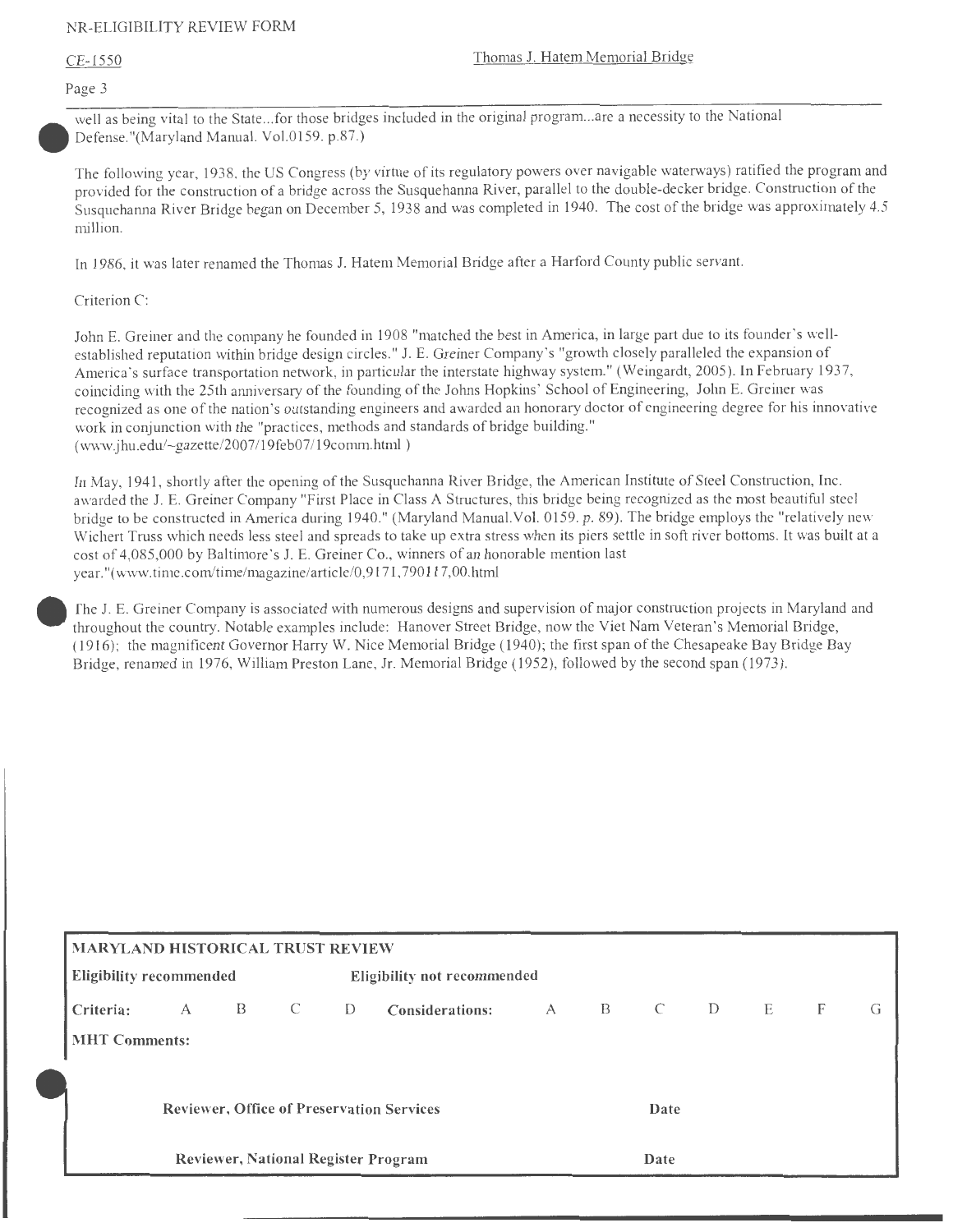